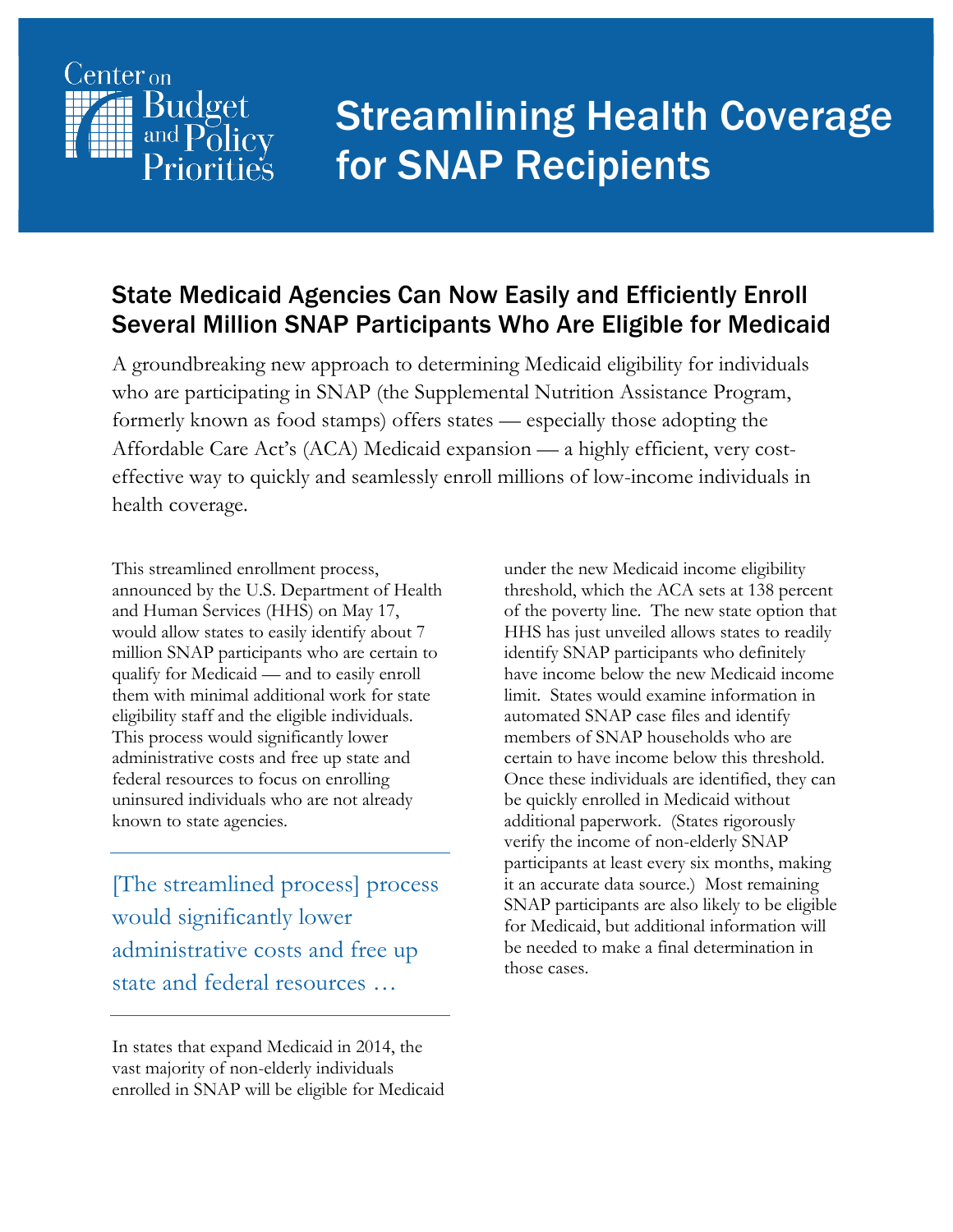### **Large Gains in Coverage Possible**

If all states expanded Medicaid, about 7 million uninsured Americans could be enrolled on the basis of information used to determine their eligibility for SNAP. (The number will obviously be smaller, since not all states are adopting the expansion.) This process also can help states — and lowincome families — even in states that do *not*  adopt the expansion. *All* states can use this streamlined enrollment process to ensure that many of the 25 million SNAP participants already enrolled in Medicaid remain enrolled *without any gaps in coverage* as states transition to new eligibility systems and ways of counting income for Medicaid, which all states must institute in 2014 under the ACA. The streamlined process also will lower administrative costs and thereby free up resources that can be used to reach and enroll uninsured individuals who aren't already known to state agencies.

## **SNAP Is a Reliable Source of Information to Determine Eligibility for Medicaid**

Both SNAP and Medicaid are intended to reach poor and near-poor individuals and families. While there are technical differences between the rules for the two programs on how to count income and household size, there is substantial overlap among the people who are served. That overlap will become even greater in 2014 in states that adopt the Affordable Care Act's Medicaid expansion.

Using a method that the new option authorizes, states will be able to find that members of 75 to 80 percent of SNAP households that include at least one member who isn't elderly or receiving Supplemental Security Income (SSI) are *certain* to be financially eligible for Medicaid. This certainty is based on income and other data in automated SNAP case files (which are verified every six months). By using SNAP participation and related information in the SNAP case files as the basis for a finding of Medicaid eligibility, states can leverage the work they have already done in verifying participant income information for SNAP and can thereby avoid duplicative data collection and verification efforts. The benefits of this streamlined process will accrue not only to state Medicaid agencies (through more efficient processes and reduced administrative costs and burdens) but also to the new state and federal Marketplaces (formerly called exchanges), which otherwise will have to handle more applications and transfer more of them to Medicaid for further processing.

## **How the New Option Would Work**

By screening SNAP case files (either electronically, looking at all SNAP case files, or individually as state staff are working on a SNAP case), states will be able to determine and verify Medicaid financial eligibility in a highly efficient cost-effective way. States will need to take one additional step — to verify citizenship status — but they can readily do that for most people through an electronic data match with the Social Security Administration, as Medicaid rules require. This will enable states to quickly and seamlessly enroll several million low-income individuals in health coverage. Below are three examples of how states can use the new option to simplify their processes, reduce administrative costs, and enroll more eligible, uninsured people in health coverage.

• **Identify SNAP participants who are certain to be eligible for Medicaid in**